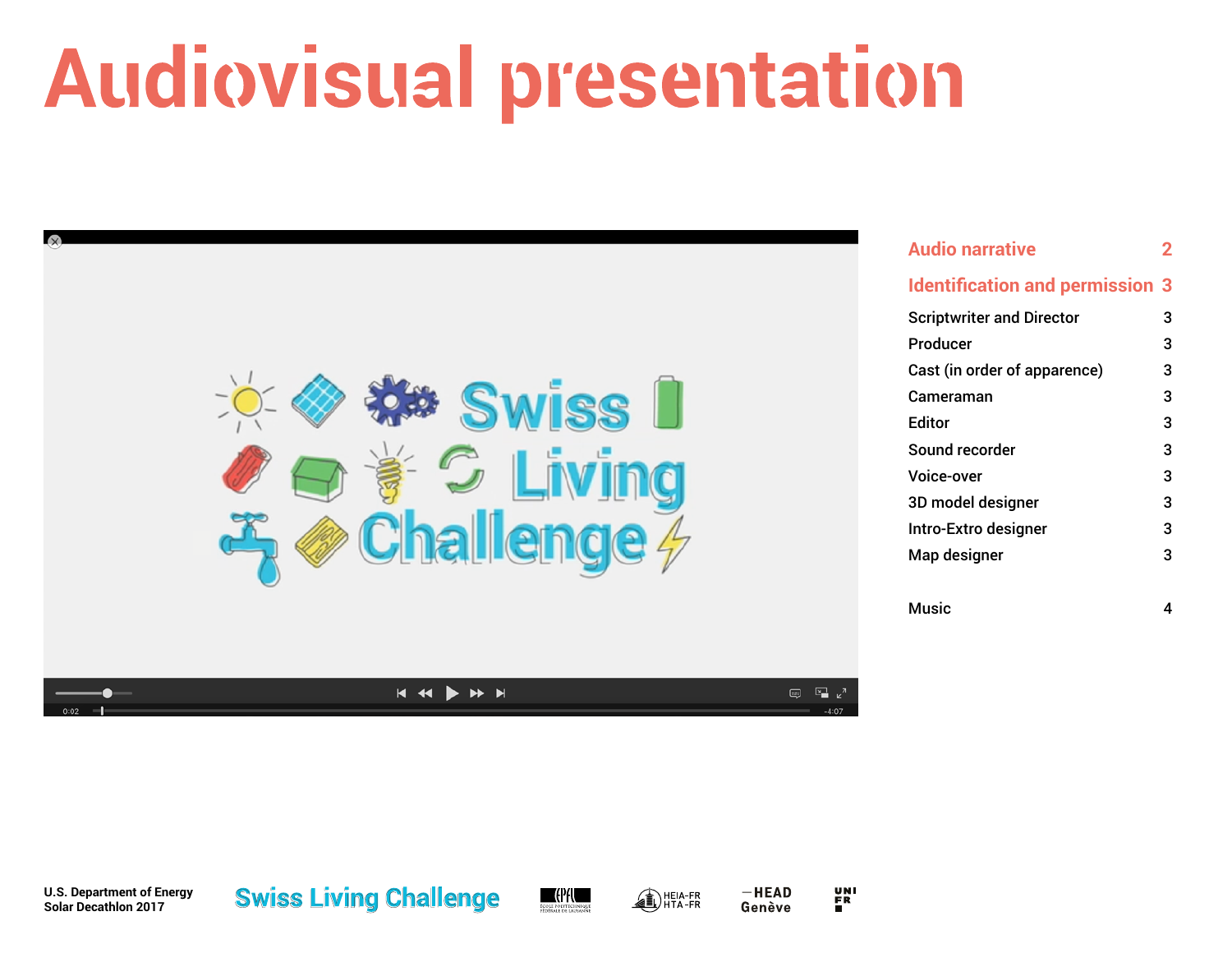### Audio narrative

We are from Switzerland, a small country in the heart of Europe. Switzerland is well known for its many mountains, lakes, green countryside, nice small cities - and its unforgettable cheese and chocolate. To preserve our natural heritage, we Swiss citizens have recently voted laws which avoid too many constructions in green areas and reduce individual energy consumption by half between now and 2035. To achieve this goal, we have to act at different levels from mobility to food habits and energy efficient buildings.

So, how can we encourage people to adopt a sustainable lifestyle?

Eager to tackle the challenge, we design a house for a whole neighborhood where people can share, learn about and experience this lifestyle. This place is the Neighborhub.

To help us build a better future, we chose 7 driving themes. The **NeighborHub** includes several functions related to these to encourage us actively in reducing our energy consumption and preserving our natural resources.

Mobility is one of our driving themes. Alternative means of transportation will be available at the NeighborHub - for example a shared electric vehicle and its charging terminal - as well as cargo bikes.

By buying local **food**, we use less energy. Thanks to its flexible architecture, the NeighborHub can serve as a convenient market for local producers and residents alike, and engage them in urban gardening.

As for the **energy** theme, the NeighborHub is powered by the sun. Solar and homemade solar thermal panels are integrated on the east, south and west façades, to harvest maximum energy from solar dynamics.

Turning to **waste management**, recycling containers and an exchanging shelf are integrated in the house to encourage reprocessing and reuse. Dry toilets enable us to produce compost that can be used as fertilizer.

Not to be forgotten is the **water management**. The rainwater collected on the roof can be used for laundry and watering purposes. We've also installed a phytopurification system to treat water on site.

The roof plays a role in the development of **biodiversity** with its green surface.

**Materials** choices have significant impact on the environment. The prefabricated elements of the NeighborHub's modular construction are therefore made of wood, a renewable material.

The house is divided into two main spaces. The center of the NeighborHub, the **Core**, is a thermally controlled space. It is surrounded by the **Extended Skin**, which is controlled with passive strategies.

With its multipurpose space and moveable furniture, the house can be used as a conference room, a dining area as well as a private sleeping space.

#### **The NeighborHub: an experience for a sustainable community!**

# **Audiovisual presentation**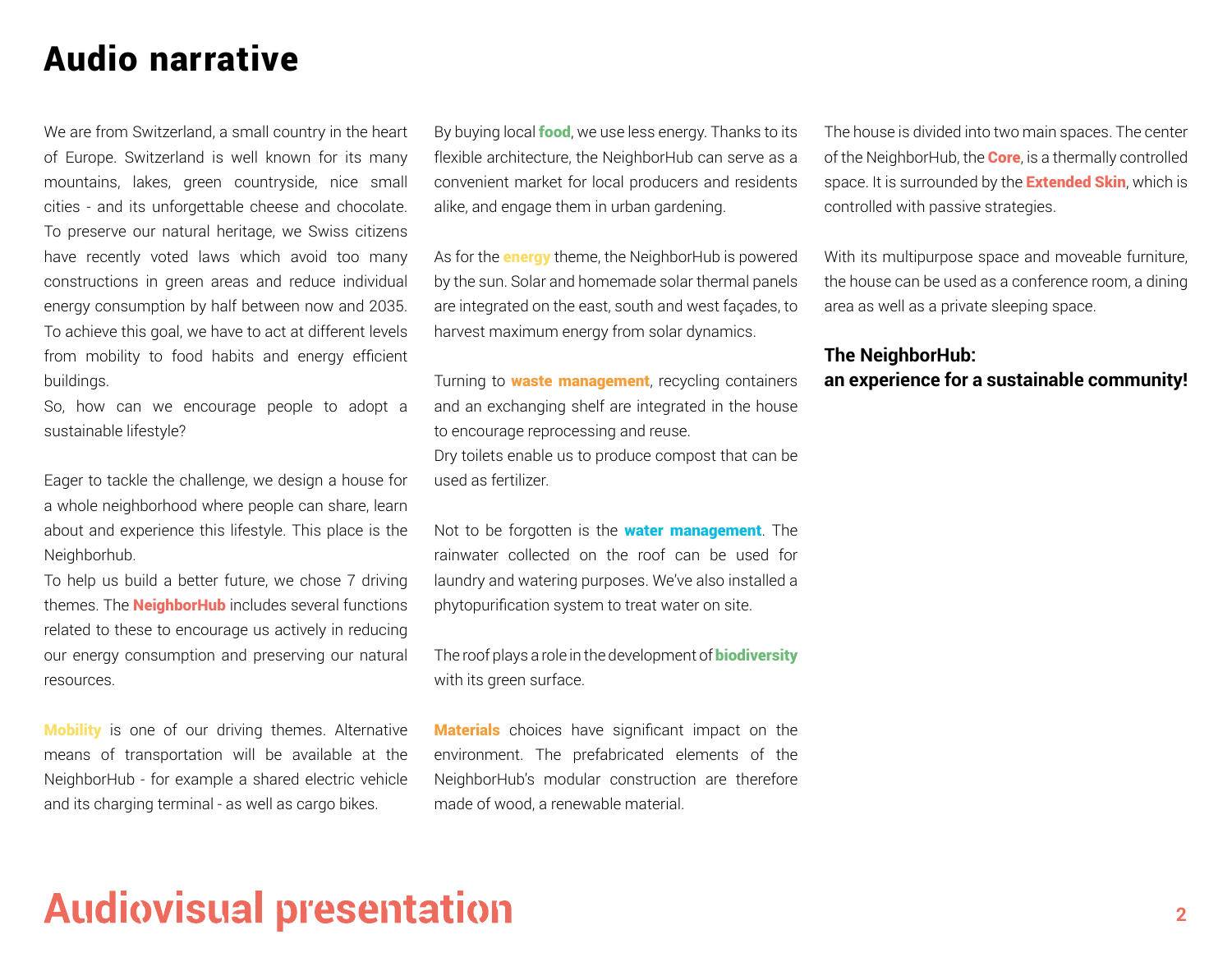### Identification and permission

#### Scriptwriter and Director

Flavia Viscardi Jessica Ruffieux

Jessica Ruffieux Marc Delachaux SAVE-EPFL Producer

#### Cast (in order of apparence)

Victor Saade Morgan Fargues Axelle Marchon Flavia Viscardi Philippe Couty Margarita Espinos Benoît Cousin Guillaume Gruet Antoine Maltey Florian Szüle Axelle Marchon Baptiste Gex Flavia Viscardi Jocelyn Sapin Xavier Tendon Ozan Urundu

#### Editor

Jessica Ruffieux Marc Delachaux SAVE-EPFL

Flavia Viscardi Jessica Ruffieux Marc Delachaux Alexandre Gonzales Cameraman

Marc Delachaux SAVE-EPFL Sound recorder

Baptiste Gex Valentine Declerck Voice-over

Samuel Cotture Claudio Leonardi 3D Model designer

**HEAD** Intro - Extro designer

Camille Rattoni Map designer





# **Audiovisual presentation**